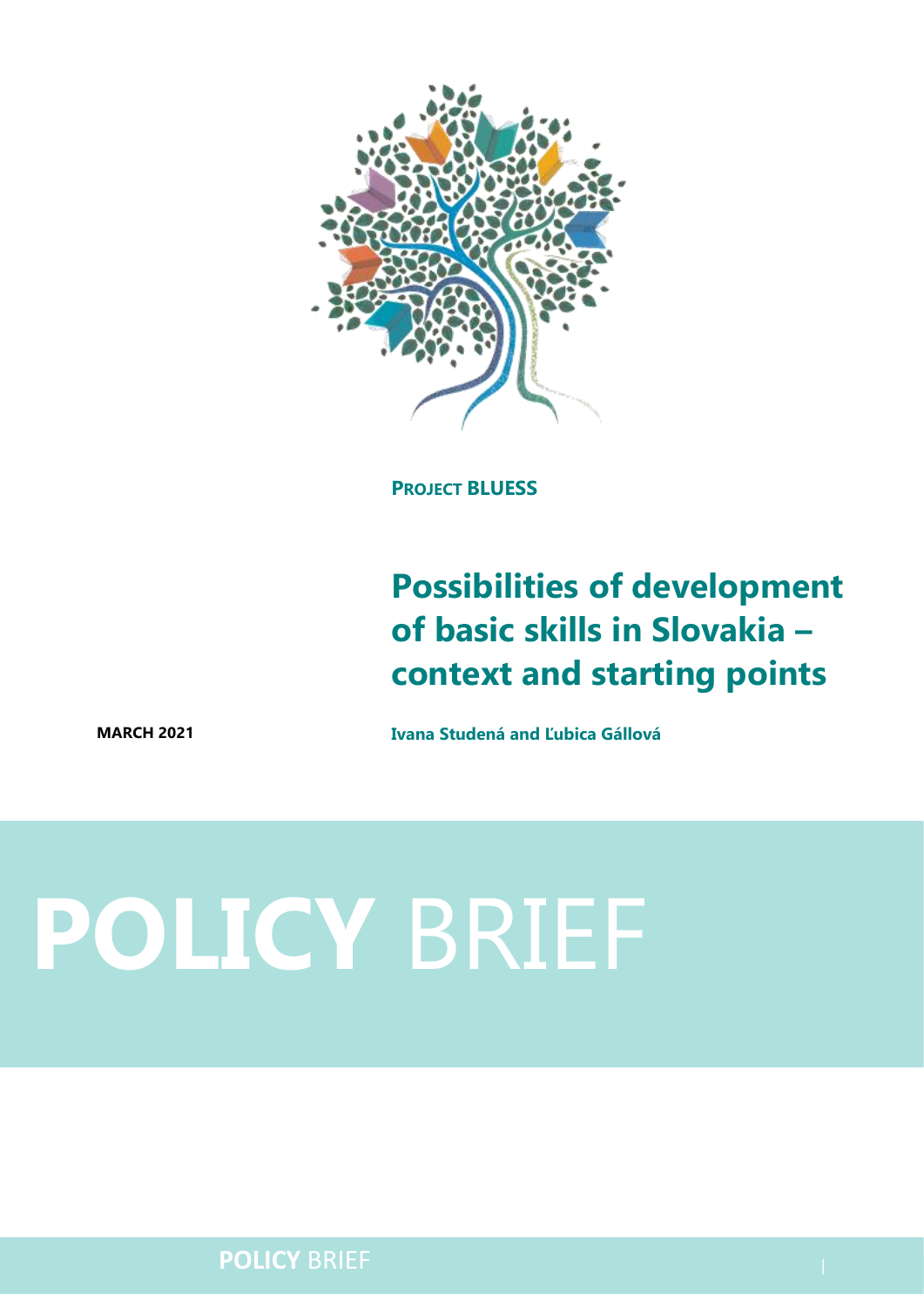#### **INTRODUCTION**

Despite the fact that in many EU countries support of the development of literacy in adults is a part of national policies, in Slovakia it has not been paid attention to at the system level so far. There are several reasons why addressing the development of the basic skills of the low-skilled is necessary. One of them is the potential of workforce. The absence of basic skills is also an obstacle to a quality life - personal, work and civic. The problem of understanding written text, using basic mathematical functions in everyday life, or using technology and applications is a serious handicap in today's rapidly changing world, which prevents people from participating in working life or advancing in careers; it limits participation in society and family life and it is also a source of insecurity, low self-esteem, and shame.

The BLUESS project focused on mapping the situation in the area of supporting the level of basic skills of adults in Slovakia. The project was prepared as a part of the implementation of the Recommendation of the Council of the EU of 19 December 2016 "Upskilling Pathways: new opportunities for adults" in the Slovak Republic. The project activities focused on the following objectives:

- To open a debate on the need to address basic skills at national level,
- To map the situation in connection with the possibilities of supporting the level of basic skills of adults in the Slovak Republic with an emphasis on low-skilled adults;
- To identify the main challenges in raising basic skills levels and make recommendations to policy makers in this area;
- To propose tools for assessing the basic skills levels of low-skilled adults;
- To support the staff capacities of practitioners who work or have the potential to work with adults in the field of basic skills development;
- To enable exchange of information and good practice with other countries at the level of policy makers, experts of public administration in order to support creation of parts of national strategies in the field of basic skills development in the Slovak Republic.

The main motivation for mapping the situation in the field of basic skills was to gather relevant information from research and practice and on their basis to confirm or refute the initial assumptions on which the project plan was based, namely:

- The theme of basic skills in Slovakia is not yet professionally understood, there is no wider professional discussion and awareness of actors who should actively engage in its solution (at different levels of the system) is insufficient.
- Existing opportunities to support basic skills are fragmented, they are mostly implemented at the local level and based on the project activities of non-governmental organizations, and occasionally other entities such as employers or academic institutions.
- The definition of target groups affected by the need to develop basic skills is missing, there are no appropriate and sufficient tools at system level to support the development and assessment of basic skills (either by learners or organizations to ensure the development and assessment of basic skills).

For the data, the mapping of the situation in the field of basic skills of adults was based on, the following methodological approaches were implemented within the project: a survey of EU and Slovak strategic documents, an overview of good practice in Slovakia and abroad (Ireland, Netherlands and Norway) and an overview of basic skills measures in selected countries of the European Union in cooperation with foreign partners of the project - European Association for Education of Adults, AONTAS and the European Basic Skills Network, and a survey of the current state of basic skills and target groups using semi-structured interviews using key informants.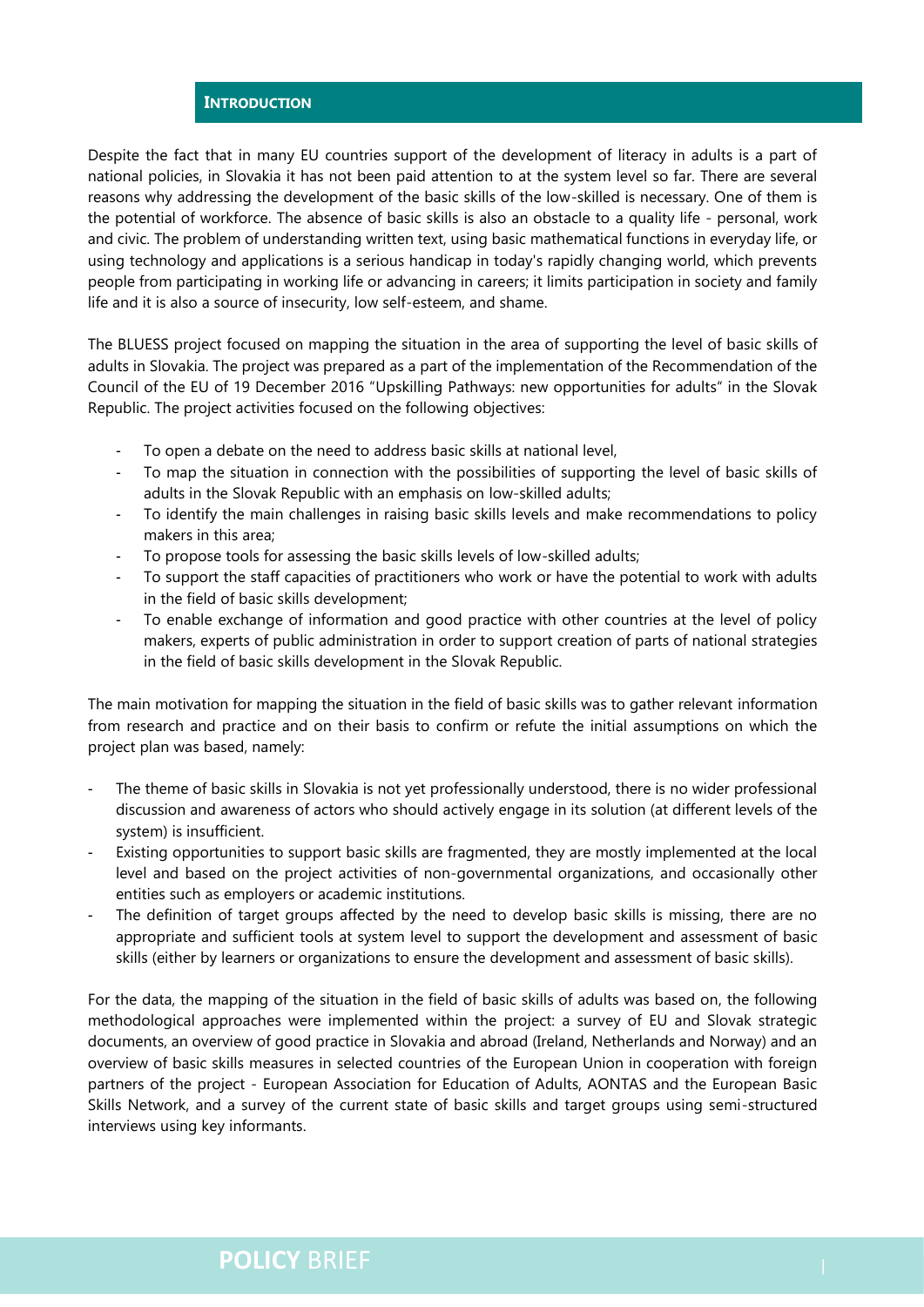#### **ANALYSES AND FINDINGS**

- 1. The project activities confirmed the initial hypotheses of the project plan. Lack of awareness of basic skills and the possibilities and importance of non-formal learning in basic skills among actors who should actively address them is a key barrier to moving forward and developing available opportunities for basic skills development from the perspective of an adult with a low level of education/ insufficient level of qualifications and/or basic skills.
- 2. At the policy makers level , the area of basic skills in Slovakia began to resonate only in connection with the New Skills Agenda for Europe, which draws attention to the problem of insufficient basic skills for a large number of Europeans. The situation is specific in Slovakia. The share of adults with a low level of educational attainment is one of the lowest among EU countries, but the long-term unemployment rate in this group in Slovakia has long been the highest in comparison with EU countries.
- 3. At present, the partial diagnosis of basic skills is carried out by the Labour, Social Affairs and Family Offices of the Slovak Republic among registered job seekers. Jobseekers with a low level of basic skills are not able to complete the training programs offered by the active labour market measures (RE-PAS and KOMPAS) due to insufficient skills and the training offer has not included any courses aimed at raising the level of basic skills.
- 4. Basic skills cannot be a matter for the education sector alone, it requires an inter-ministerial approach, as it concerns employment, health, well-being and living standards, financial and consumer security, democracy and participation in social and civic life. Literacy programs help to develop democratic values, peaceful coexistence and solidarity in the community.
- 5. A sufficient level of basic skills has been traditionally an expected outcome of the formal education system within primary and lower secondary education in the framework of compulsory school attendance for children and youth. In the context of the rapidly evolving labour market in the 21st century, due to the growing phenomenon of early school leaving or labour migration from abroad, it is necessary to offer educational programs that provide a sufficient level of basic skills for the adult population outside the formal education system.
- 6. The national concept of basic skills must be established in Slovakia gradually and in addition to the development of practice in the provision of basic skills, which is still limited in Slovakia. The key components of basic skills are reading and mathematical literacy. In recent years, digital skills have also been considered a key component, as we could see during the COVID pandemic. National definitions of basic skills are based on the educational and cultural traditions of individual countries.
- 7. Development of basic skills through non-formal education is a new topic that has no tradition in Slovakia. The topic of lifelong learning or systematic adult education in relation to groups of adults with a low level of education or qualifications is almost non-existent. There is no systematic evidence about existing courses of further education in the field of basic skills, or activities supporting lowskilled people in the field of literacy, also because they do not fall into the range of educational programs covered by accreditation in accordance with the Act No. 568/2009 Coll. on lifelong learning.
- 8. The possibilities of providing basic skills are often confused or identified with secondary education respectively by completing lower secondary education in primary or secondary school. The current organizational frameworks of the second-year group are not sufficiently adapted to the needs of adult participants. Some adjustments to the current formal system could lead to improvements, such as extending the duration of the program to more than 1 year and adapting the curriculum. However, functional non-formal education programs in basic skills are a necessary condition for improving the skills of most adults with a low level of education and at the same time a chance for higher participation in formal secondary education programs.
- 9. The possibilities of providing basic skills are often confused or identified with secondary education or with completing lower secondary education in primary or secondary school. The current organizational frameworks of the second-chance education are not sufficiently adapted to the needs of adult participants. Some adjustments to the current formal system could lead to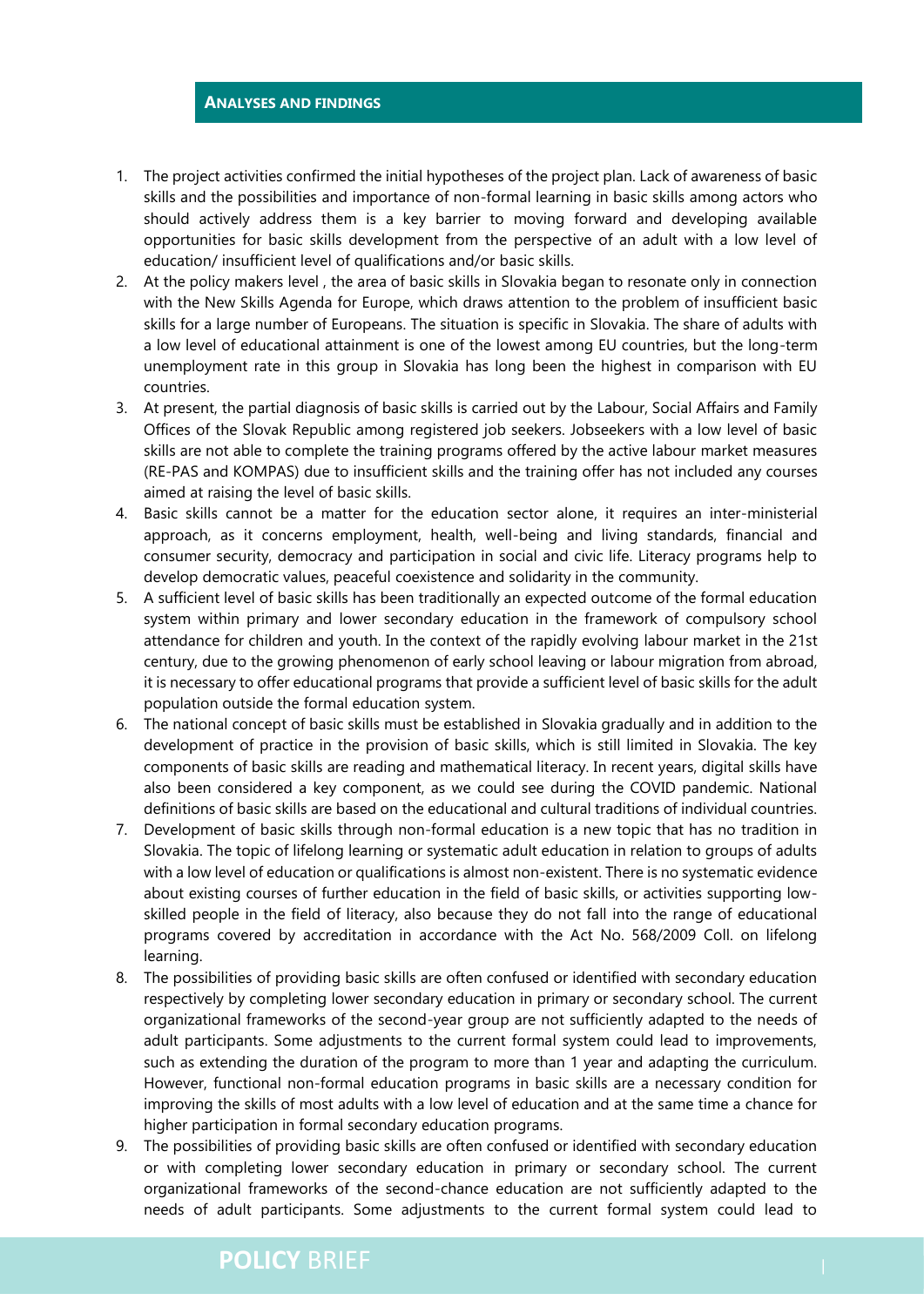improvements, such as extending the duration of the program to more than 1 year and adapting the curriculum. However, functional non-formal education programs in basic skills are a necessary condition for improving the skills of most adults with low levels of education and at the same time a chance for higher participation in formal secondary education programs.

- 10. Some actors in the field carry out activities to support basic skills of adults. In case of non-profit organizations, it is mainly work with adults with a low level of education from marginalised Roma communities, who are outside the labour market. Some employers develop activities for employees with a low level of education, too.
- 11. However, none of the organizations, that support non-formal adult education in the field, implements their activities based on the results of a thoughtful diagnosis of basic skills, but rather intuitively and based on the knowledge of the field and the immediate needs of the target group. Organizations themselves are generally not perceived as providers of non-formal education in basic skills.
- 12. Identification of target groups of adults with low basic skills and their needs is a key element for the development of non-formal education programs in basic skills and their support from public funds. As the area of basic skills in adults has not been sufficiently mapped in Slovakia so far, we do not have sufficient data on target groups with these needs.
- 13. The definition of "basic" in relation to skills needs to be seen in a dynamic way, given the rapidly changing needs of employment and society in the 21st century. This dynamic nature of basic skills needs to be recognized, especially when designing system solutions to support basic skills. This corresponds to a broader perception of the low level of adult qualifications. Promoting basic skills is a necessary starting point for any effective policies for the low-skilled.
- 14. Similarly to the basic skills components, the picture of the target groups is wide and diverse. Different target groups are interconnected and overlap. Overall, the view of the target groups of the actors differs, with the exception of the general consensus of the respondents that the main target group is adults who did not complete all grades of primary school (SKKR 0-1) and adults from marginalized Roma communities.

#### **RECOMMENDATIONS FOR DEVELOPING MEASURES AND POLICIES**

- 1. The actors who should be actively involved in addressing the lack of adults´ support in basic skills have a low awareness of the possibilities and benefits of non-formal learning in basic skills and their support from public funds. When proposing solutions for the development of practice in non-formal adult education in basic skills, it is important to apply participatory procedures that will lead to the development of professional and practical community and to the design of programs and opportunities that sufficiently reflect the needs and specifics of practice and target groups effectively.
- 2. Second chance training programs are often seen as the main organizational framework for addressing basic skills shortages, and this may be one of the reasons for the limited progress and even the negative trend in the skills of adults with low levels of education or qualifications. These adults often do not have sufficient basic skills to participate in second chance training programs and other programs where low skill levels could be improved, absent or limited.
- 3. Second chance programs, as formal education for the completion of lower or upper secondary education, should be provided in a more diverse environment and time structure, as an alternative to the institutional environment in primary and secondary schools. However, formal second chance education programs are neither the exclusive nor the optimal framework for improving the basic skills of adults. Non-formal education in basic skills is a prerequisite for the success of second chance education programs.
- 4. There is no one-size-fits-all solution for non-formal education programs in basic skills. Basic skills provision programs should be flexible and informal. An important element in increasing the motivation and participation of adult learners is the modularity of such programs, which will enable adult participants in various life situations to gradually complete basic skills courses over a longer period of time. When designing skills programs, it is necessary to take into account the diversity of